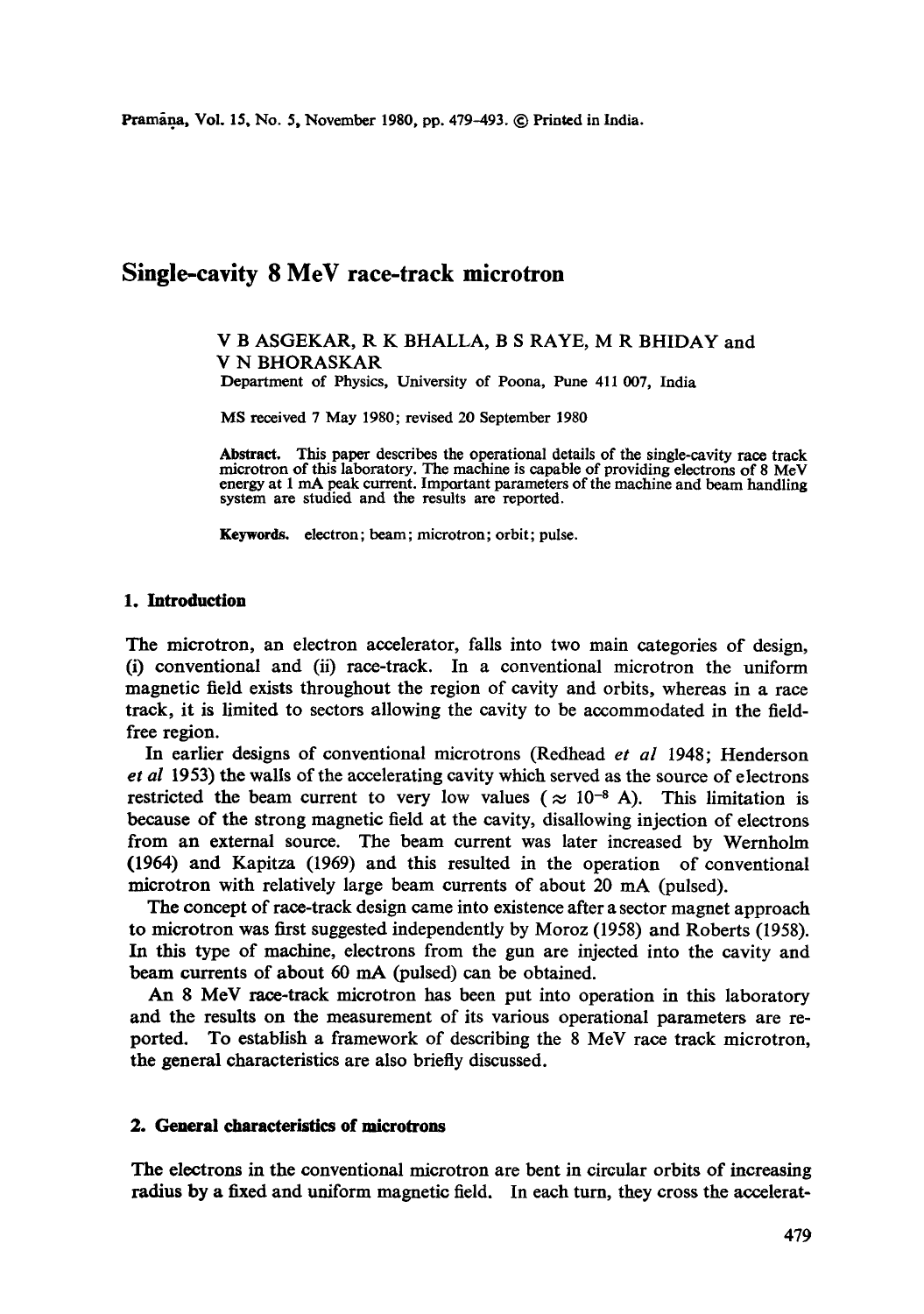# 480 *V B Asgekar et al*

ing cavity and gain energy. To allow the electrons to enter the cavity at proper phase, the following synchronism conditions should be satisfied (Redhead *et al*  1948)

$$
B = \frac{2\pi}{ec^2} \frac{\Delta E}{n\tau},\tag{1}
$$

and 
$$
\Delta E = \frac{m_0 c^2 + eV_i}{\frac{n_0}{n} - 1},
$$
 (2)

where B is the magnetic field,  $\Delta E$  is the gain per turn,  $\tau$  is the period of the microwave field and  $V_i$  is the injection voltage. The integers n and  $n_0$  specify the operating mode of the microtron. The transit time for the kth orbit is

$$
T_k = \frac{2\pi}{ec^2B} (eV_t + m_0 c^2 + k\Delta E). \tag{3}
$$

In the race track microtron, electron orbits are no longer circular but are elongated by straight sections in the field-free regions created between the sectors of each module.

The total length of each orbit in the field-free region is then an additional parameter which can be used to control the time required to complete each orbit. Equation (1) remains valid for race-track microtron; however, the second synchronism condition becomes (Froelich 1962)

$$
n\tau \frac{eV_t + m_0 c^2}{\Delta E} + \frac{s_k}{v_k} = n_0 \tau \tag{4}
$$

where  $s_k$  and  $v_k$  are the total field free space length and the velocity of the electrons respectively in the kth orbit. The transit time for the kth orbit is then

$$
T_k = \frac{2\pi}{ec^2 B} (eV_t + m_0 c^2 + k \Delta E) + \frac{s_k}{v_k}.
$$
 (5)

The typical characteristics of the race-track microtron include good energy resolution, ease of beam extraction, efficient use of microwave power and small pole gap all of which give the race track microtron a significant size and cost advantage over a conventional microtron.

#### **3. Description of the machine**

As shown in figure 1, the two magnet modules are placed inside the stainless steel chamber. Each module is made of two  $90^{\circ}$  sector magnets aligned in the horizontal plane to obtain a uniform pole gap of  $0.70$  cm. Rectangular strips of mild steel, with holes at appropriate locations are fitted between the sectors of each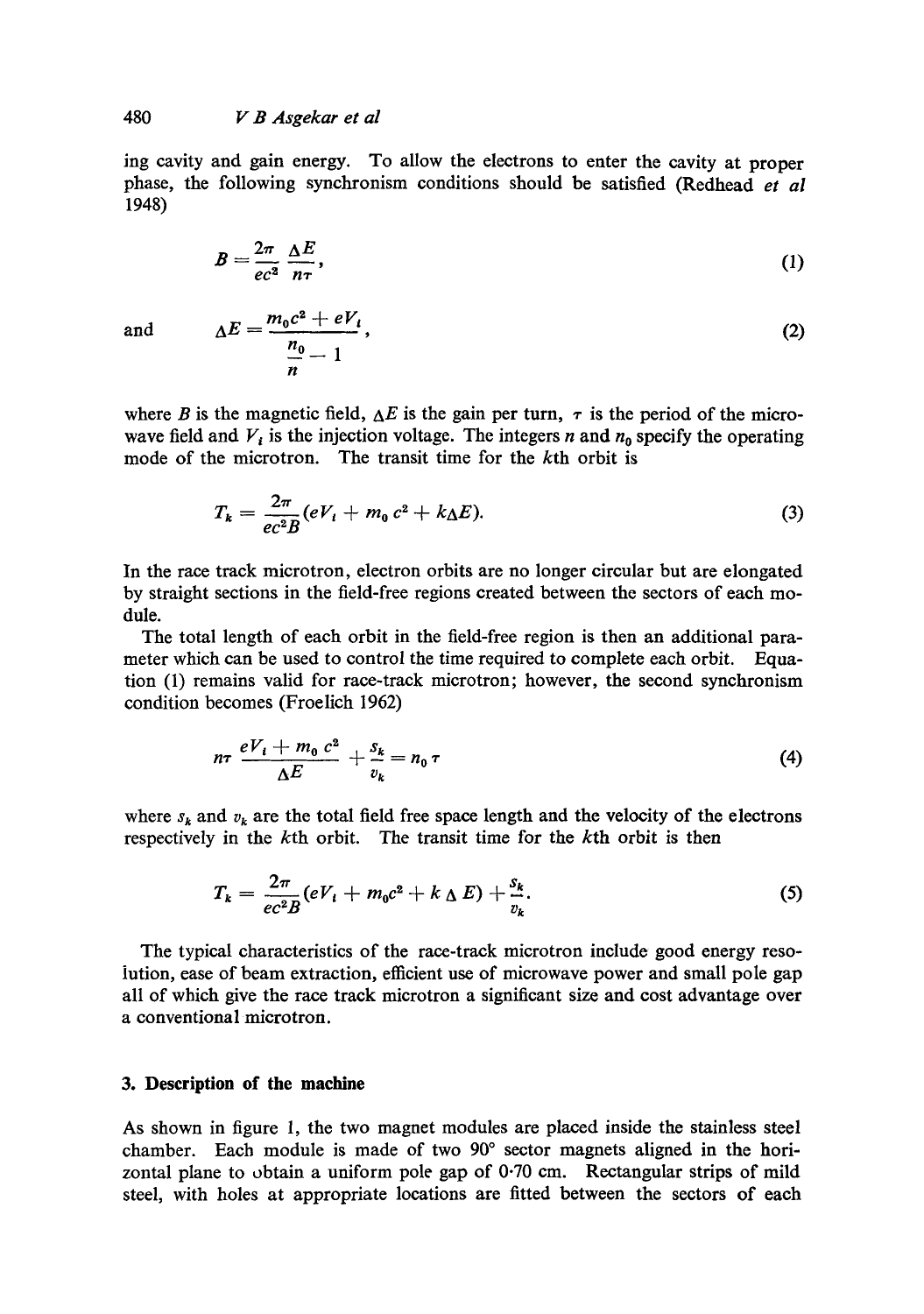

Figure 1. Schematic **view of the 8 MeV** race-track microtron.

module to act as the magnetic shield. The top and bottom flanges of the chamber are made of mild steel to provide magnetic contact between the modules and the yoke fitted to complete the magnetic circuit. A pair of coils, each containing 8000 turns is fitted around the vacuum chamber. A current of 0.3A through the coils produces a magnetic field of 0-1ST in the pole gaps of both the modules. The cavity, the electron gun and the Faraday cup are located in the field-free region between the two magnet modules. The module situated on the side of the electron gun is cut at its other edge to accommodate a mild steel pipe for the beam extraction. The separation between the two magnet modules can be varied with electric motors.

A 500 litres/sec oil diffusion pump with cold traps coupled to a 200 litres/min rotary pump provides a vacuum better than  $10^{-6}$  torr in the chamber in 3 hr. A number of microwave systems based on parameters like insertion loss, frequency stability, stabilisation factor and resonance standing wave ratio were studied for this machine (Bhalla 1978). The one assembled and presently in use with the machine consists of a cavity, mica window, ferrite isolator, phase shifter, tunable S-band magnetron and various S-band wave guide couplings. The cavity with 4.15 cm  $P-6$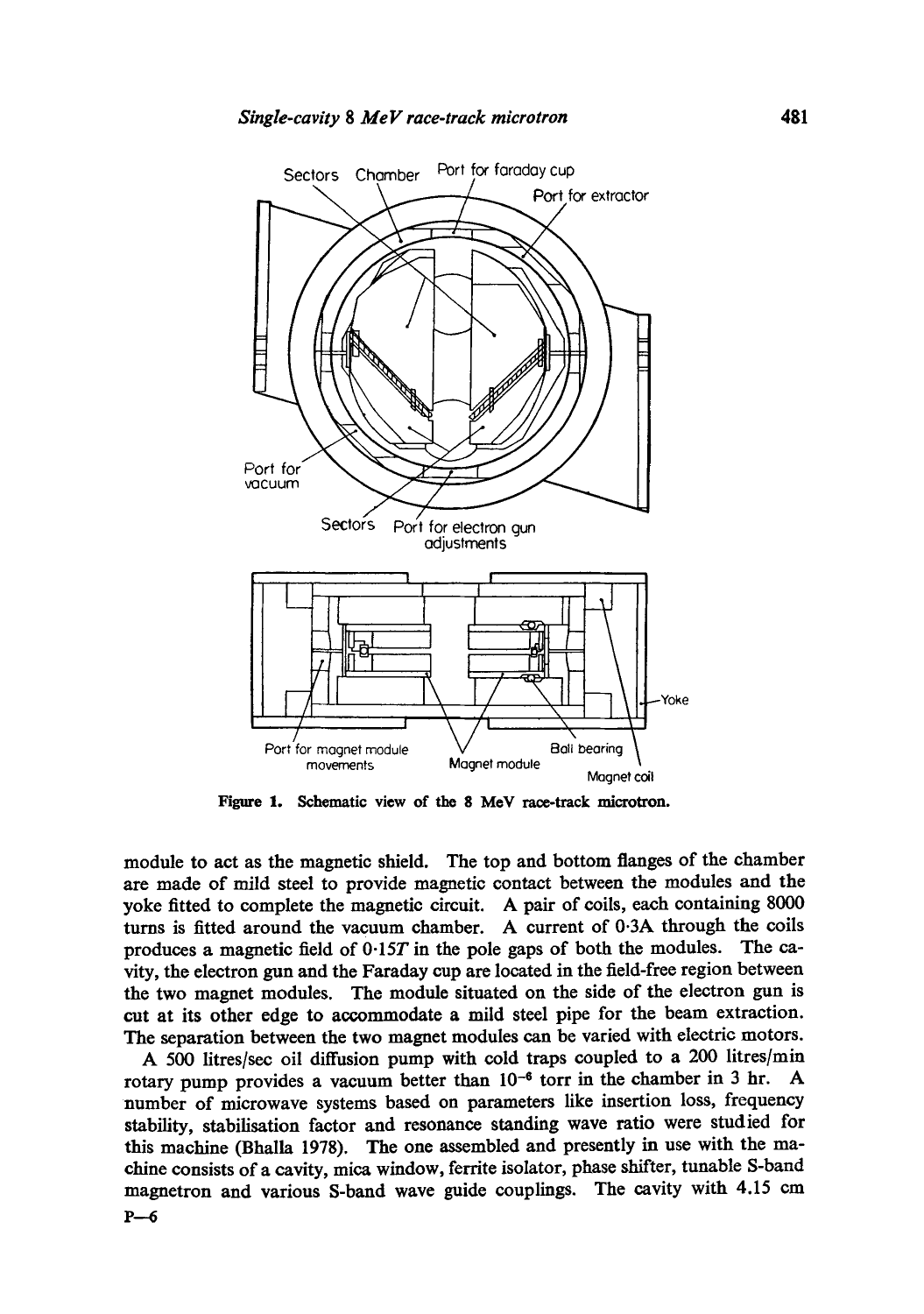

Figure 2. Block diagram of the microwave system.

1. Sub resonant charging power supply; 2. Pulse forming network; 3. Hydrogen thyratron switch-SC22; 4. Pulse transformer; 5. Magnetron filament; 6. Magnetron M5083; 7. Pressure port, 8. 10. 12. 14. Wave guide; 9. Ferric isolator (14db) 11. Phase shifter; 13. Vacuum window; 15. Accelerating cavity.

diameter and 3.43 cm length is made from OFHC copper and has a tuning frequency of 2780 MHz. The theoretical values of  $Q$  and the shunt impedance are 15363 and 1.56 M ohms/cm respectively. The magnetron of 1 MW power (English Electric M 5083) is driven by a line-type modulator. The pulse forming network provides a 1.6  $\mu$  sec pulse at a repetition rate of 50 pps. The wave guide feed from the magnetron to the mica window is filled with dry nitrogen gas at a pressure of one atmosphere, whereas the feed on the other side of the window is in vacuum.

The microwave system shown in figure 2 is mounted on the bottom flange of the chamber such that the centres of the cavity hole and magnet gap lie in the horizontal plane. A maximum beam current of 63 mA can be accelerated by this microwave system. In the electron gun attached to the cavity, electrons are emitted from the indirecty heated cathode (Type 104 Spectra Mat.), accelerated by the anode structure and finally turned into the cavity by the small pole pieces. The gun and the magnetron are operated in the pulsed mode at 50 pps.

The Faraday cup is moved inside the chamber to intercept any desired orbit for beam current measurement. Figure 3 shows the details of the machine and figure 4 shows its block diagram. The whole machine is housed behind a 45 cm thick wall made from concrete blocks. The machine is operated remotely from the control panel shown in figure 5.

# **4. Performance of the machine**

All the variable parameters of the machine are to be adjusted to the optimum values to satisfy the resonance condition given by equation (5). The current profiles of the circulating beam in the field-free space are shown in figure 6 when the machine was operated at 1 mA (pulsed) current and 8 MeV energy. The results show that almost  $50\%$  of the beam is lost in the first two orbits and the subsequent reduction in the beam current is very small. A narrow width of the orbit current profile demonstrates a characteristic orbit separation in the microtron. The dimensions of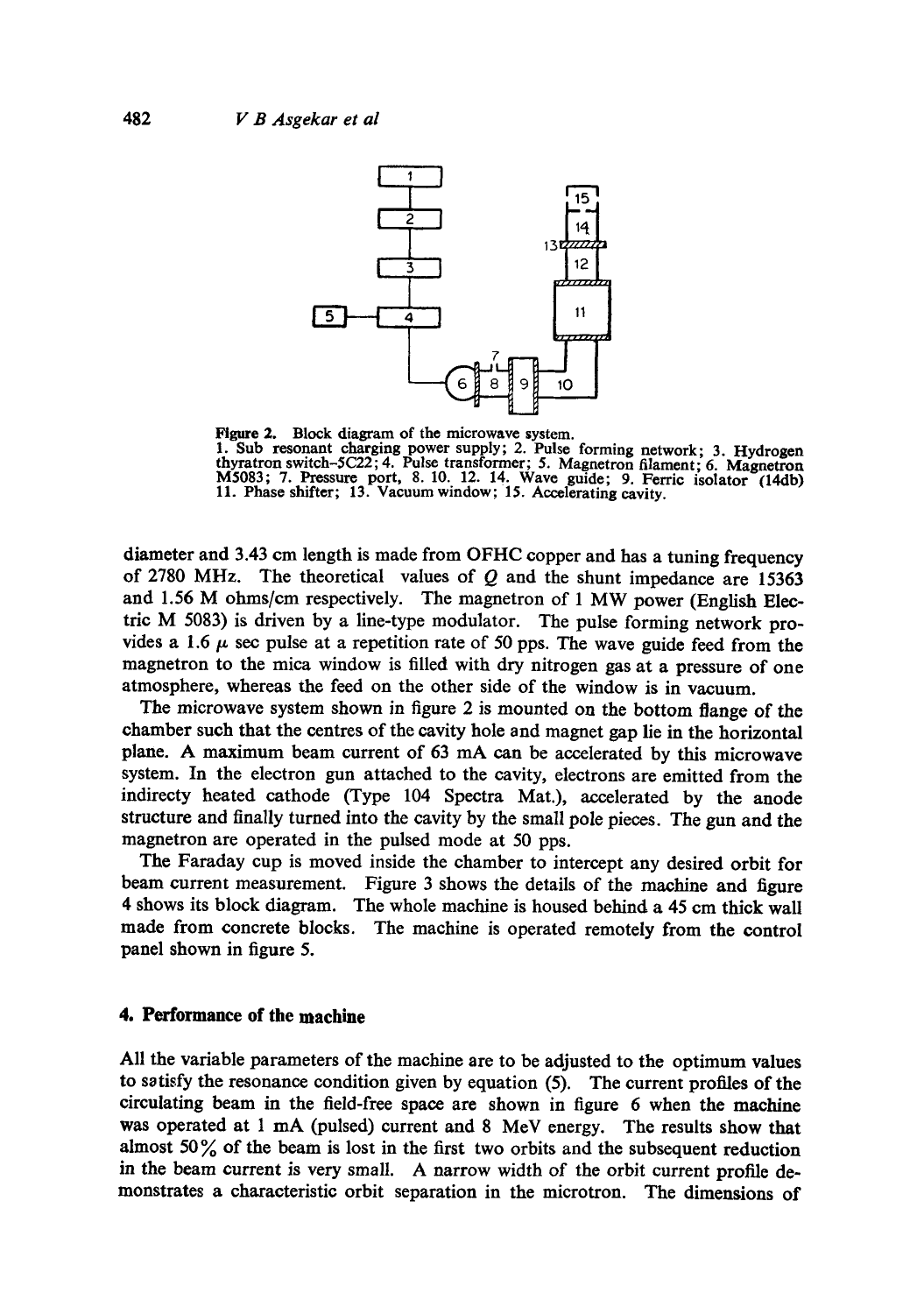

Figure 3. View of the microtron accelerator.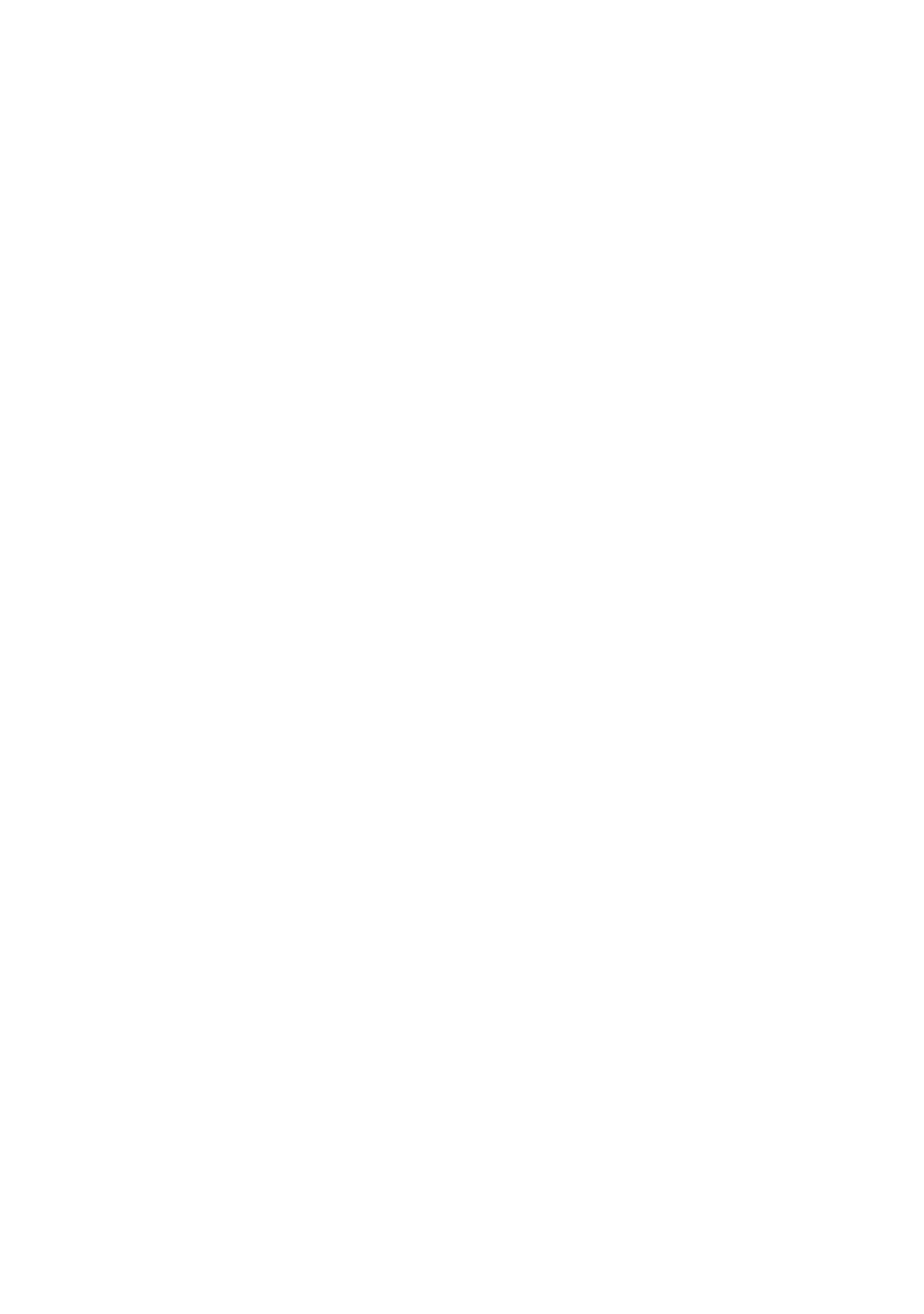

Figure 4. Block diagram of the machine.

A. Magnet, B. Microwave cavity, C. Electron gun and D. Magnet E & H, Pole piece drive; F. Faraday cup drive G. Beam out;

1. Magnet power supply; 2. Microwave system; 3, 5. Modulator; 4, 6. Sub resonant power supply; 7. Delay line; 8. Trigger generator, 9. Interlock; 10. Controls.

Table 1. Maximum values of excursion  $(x)$  and divergence  $(x')$  of the electron beam at the cavity entrance for various values of perveance.

| Perveance<br>$(\mu)$ | $x$ (mm)   | x         |
|----------------------|------------|-----------|
| 0.01                 | 1.8447     | $-0.0118$ |
| 0-02                 | 1.9217     | $-0.0182$ |
| $0 - 03$             | 1.9833     | $-0.0227$ |
| $0 - 04$             | 2.0361     | $-0.0264$ |
| 0.05                 | 2.0845     | $-0.0300$ |
| 0.06                 | 2.1296     | $-0.0336$ |
| 0.07                 | 2.1714     | $-0.0364$ |
| 0.08                 | 2.2110     | $-0.0391$ |
| 0.09                 | 2.2484     | $-0.0427$ |
| 0.10                 | 2.2847     | $-0.0455$ |
| 0.11                 | 2.3199     | -0-0473   |
| 0.12                 | 2.3540     | $-0.0500$ |
| 0.13                 | 2.3870     | $-0.0527$ |
| 0.14                 | $2 - 4189$ | $-0.0555$ |
| 0.15                 | 2.4497     | $-0.0573$ |
| 0-16                 | 2.4805     | $-0.0600$ |
| 0-17                 | 2.5102     | $-0.0618$ |
| 0.18                 | 2.5399     | $-0.0645$ |
| 0.19                 | 2.5685     | $-0.0664$ |
| 0.20                 | 2-5971     | $-0.0682$ |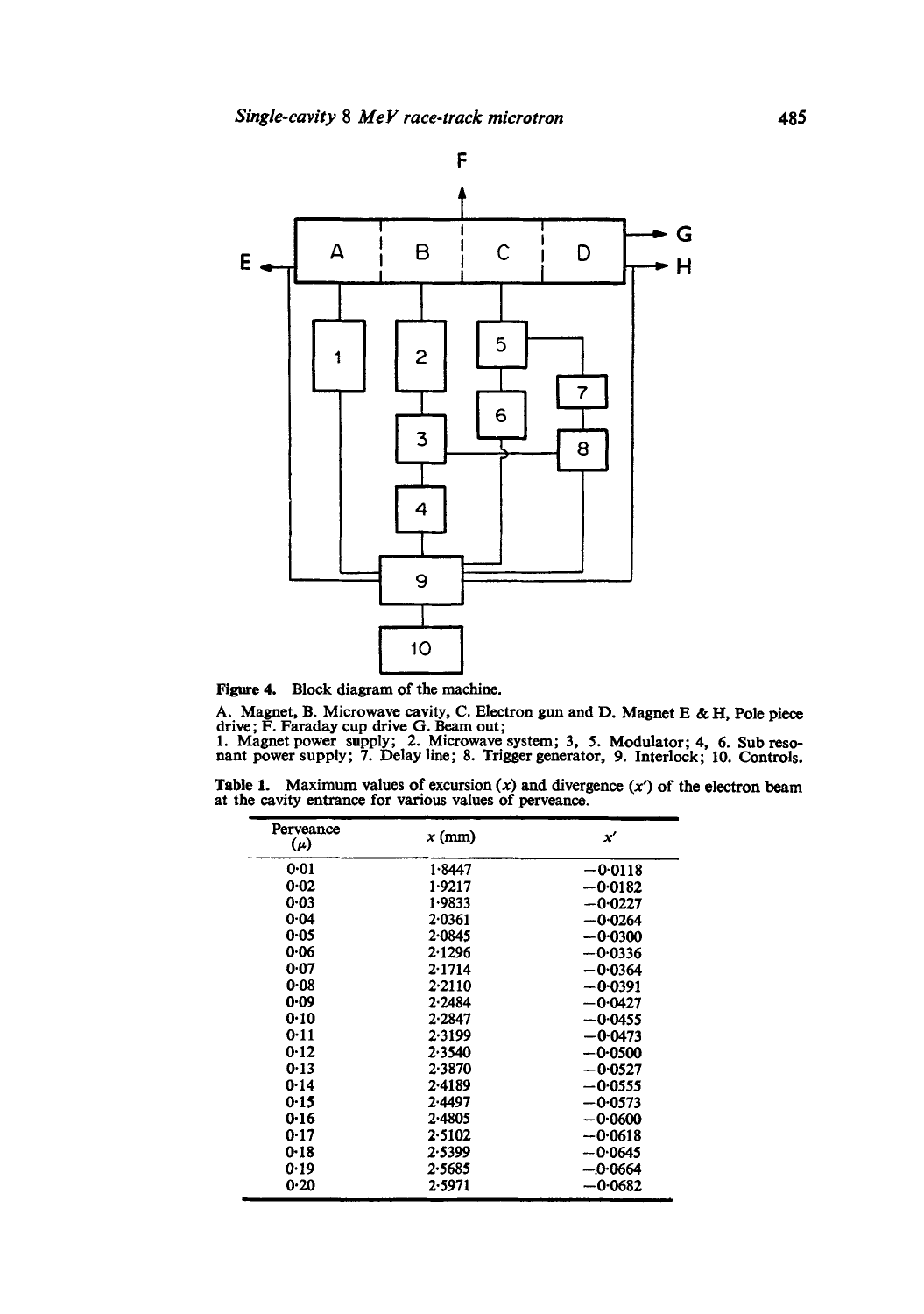### 486 *V B Asgekar et al*

the beam spot in various orbits have been calculated by the transfer matrix method (Livingood 1961) and the values given in table 1 are in agreement with the experimentally measured values. The calculated values of the acceptance and the emittance for all the orbits are shown in table 2. The amplitudes of the radial and vertical betatron oscillations have been calculated in the guide field (Raye 1980) by using the transfer matrices for this machine and the results are shown in figures 7 and 8 respectively. It can be seen that the amplitudes of these oscillations are less than 0-7 cm indicating almost no loss of beam current due to these oscillations.

Further experiments were carried out to study the effect of variations in the fieldfree space, magnetic field and gun voltage, on the beam current. Out of these three parameters only one was varied at a time, keeping all other parameters to their original values required to obtain 1 mA beam current. Figures 9, 10, and 11 show the variations in the output beam current with the variation in the field-free space, magnetic field and gun voltage respectively. The results show that if any one of these parameters deviates from its specified value, it reduces the beam current. Performance characteristics are given in table 3.

| Orbit<br>No.   | Acceptances<br>(mm-mradians) |                   | Emittances<br>(mm-mradians) |                   |
|----------------|------------------------------|-------------------|-----------------------------|-------------------|
|                | Radial<br>plane              | Vertical<br>plane | Radial<br>plane             | Vertical<br>plane |
| $\overline{2}$ | 1293.61                      | 325.95            | 85.50                       | $24 - 19$         |
| 3              | 1051.06                      | 264.83            | 30.08                       | 9.45              |
| 4              | 970.21                       | 244.46            | 23.62                       | 8.91              |
| 5              | 929.78                       | $232 - 24$        | $17 - 83$                   | 5.35              |
| 6              | 889.36                       | 224.09            | 12.99                       | 4.63              |
| 7              | 848.93                       | 215.94            | 7.26                        | 3.06              |
| 8              | $808 - 51$                   | $207 - 79$        | 13.62                       | 9.37              |

**Table** 2. Acceptances and emittances at the cavity entrance for various orbits except for the 8th orbit. The emittances for the 8th orbit correspond to the extractor position.

**Table** 3. Performance characteristics of the Poona University Microtron.

| Beam energy                | 8 MeV (variable from 6.5 to 8 MeV) |
|----------------------------|------------------------------------|
| Beam current (peak)        | 1 mA                               |
| Beam emittance             | 5 mm-milliradians                  |
| Maximum pulse rate         | 50 pps                             |
| Maximum pulse length       | $1.6 \mu$ sec                      |
| Number of orbits           | 8                                  |
| Beam extraction            | $100\%$                            |
| Microwave cavity           | Right circular cylinder            |
| RF mode                    | $TM_{\alpha\alpha}$                |
| Operating frequency        | 2780 MHz                           |
| Electron injection voltage | 17.6 kV                            |
| Magnetic field             | $0.136$ T                          |
| Magnet gap                 | $0.70 \text{ cm}$                  |
| Central field-free space   | $6.6$ cm (variable)                |
|                            |                                    |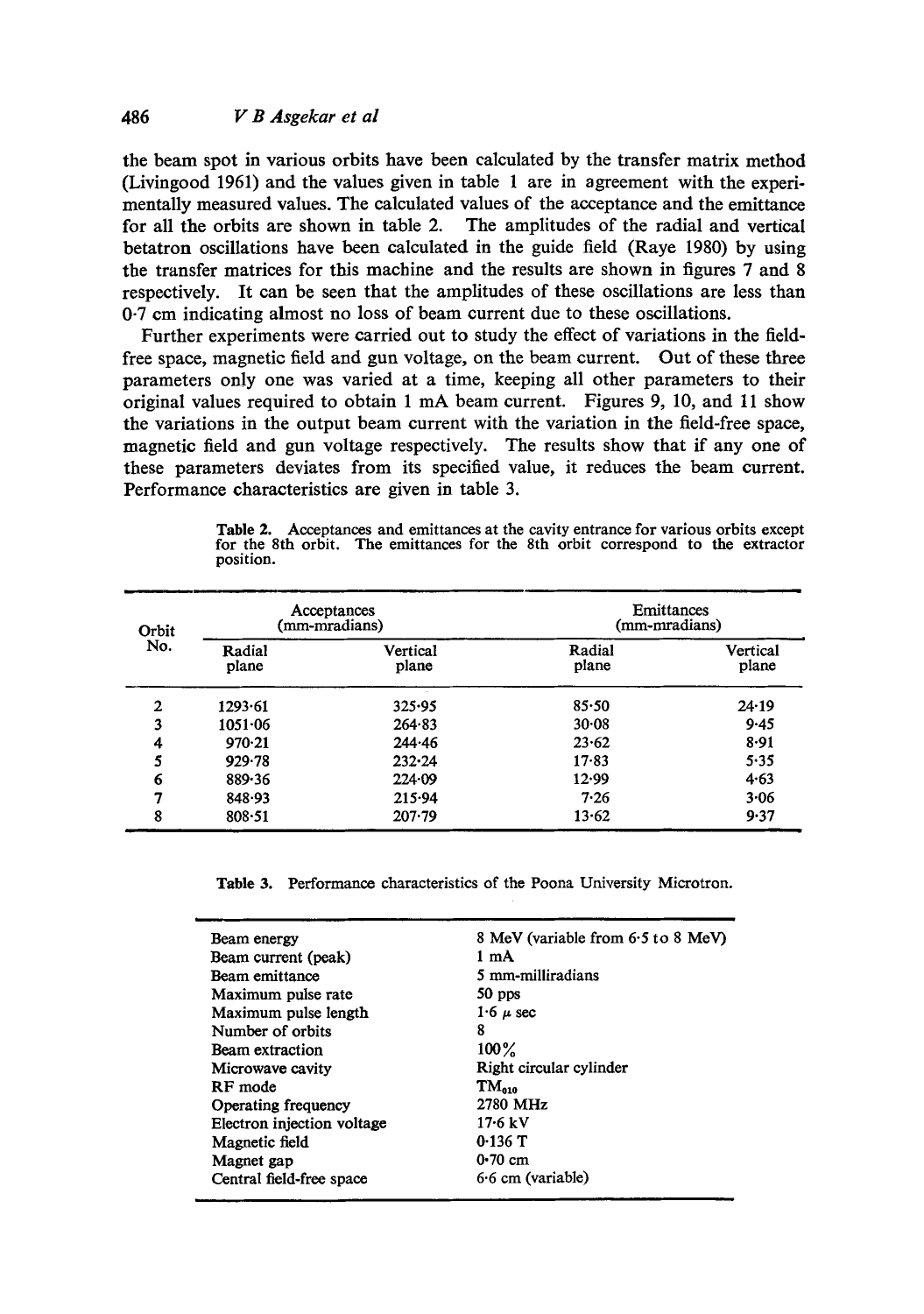

Figure 5. View of the accelerator control panel.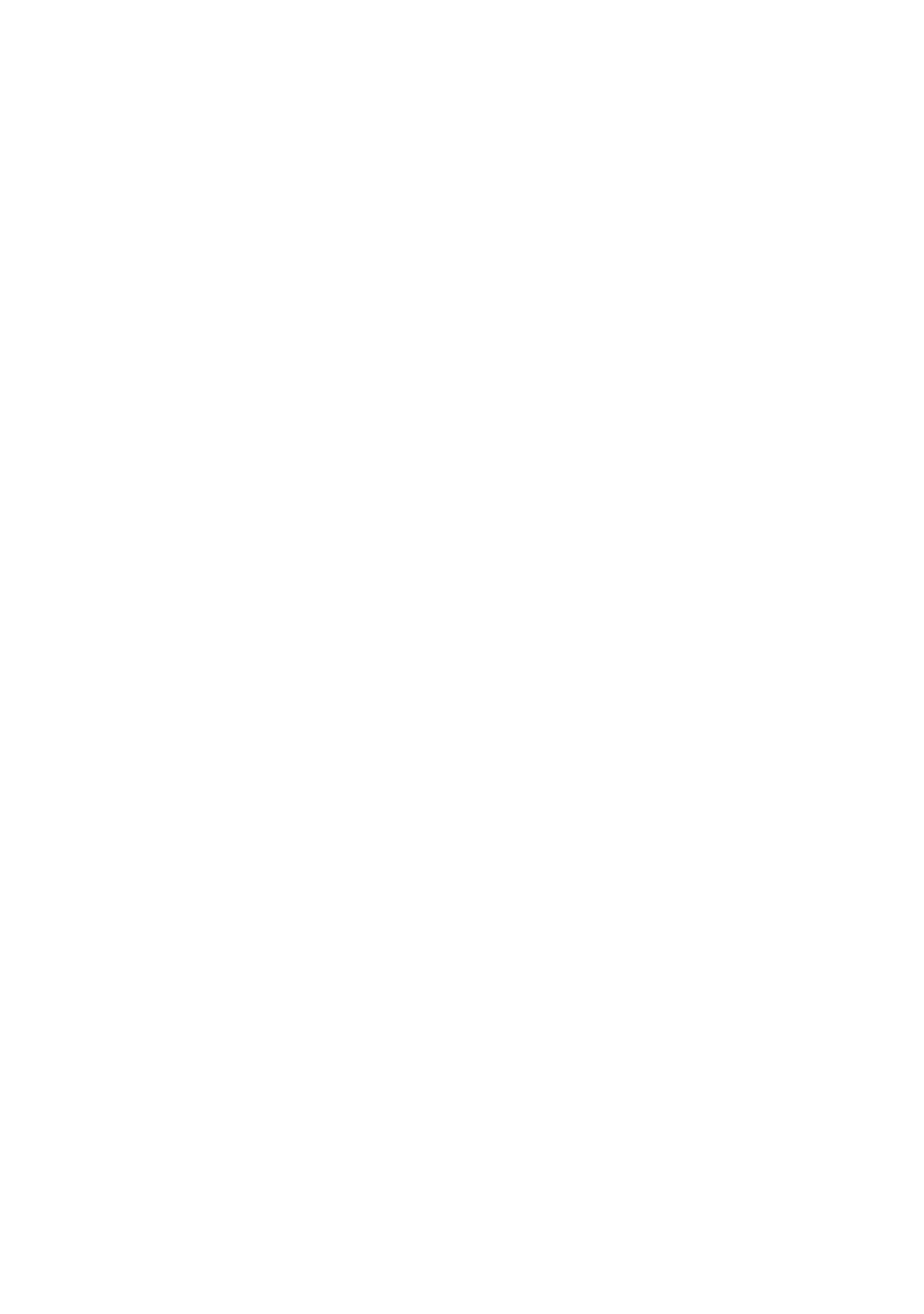

**Figure 7.**  Radial oscillations of the electron orbits.



**Figure 8.**  Axial oscillations of the electron orbits.



**Figure 9.**  Variation of electron current with extent of central field-free gap.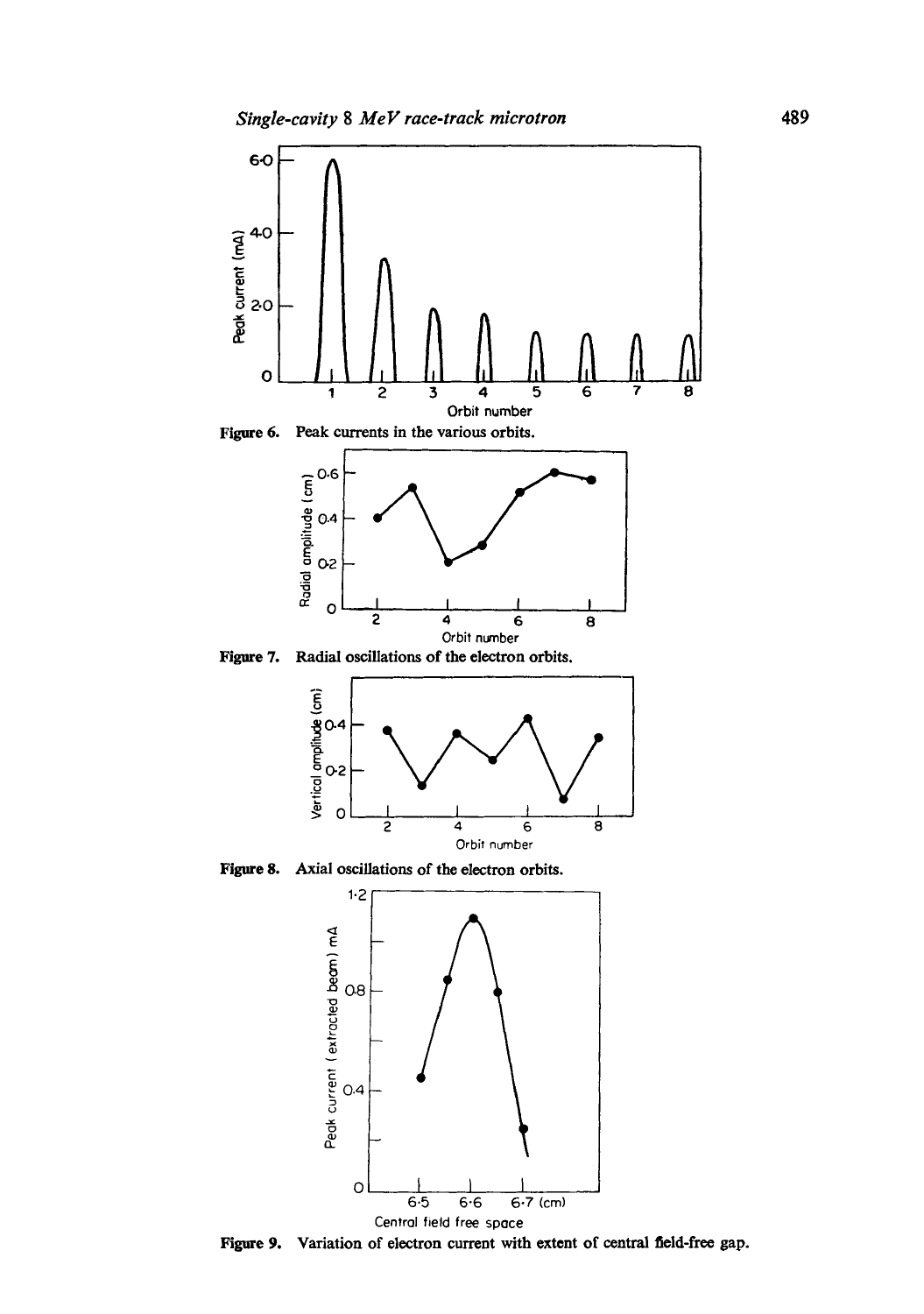

Figare 10. Variation of electron current with magnetic field in the sectors.



Figure 11. Variation of electron current with anode voltage of electron gun.

### **5. The beam transport system**

The beam transport system for the microtron is based on a 90° double focusing bending magnet. The magnet parameters have been calculated on the basis of the output beam characteristics of the microtron. An analysis of the mierotron beam using the transfer matrix method (Raye 1980) gives dimensions of the beam in the radial and axial directions of 0.4 cm and 0.6 cm respectively. The development of this beam inside a  $90^{\circ}$  sector magnetic field with a field index of  $0.5$  gives a maximum dimension of 0-46 cm and 0.66 cm respectively in the radial and axial directions (figures 12 and 13).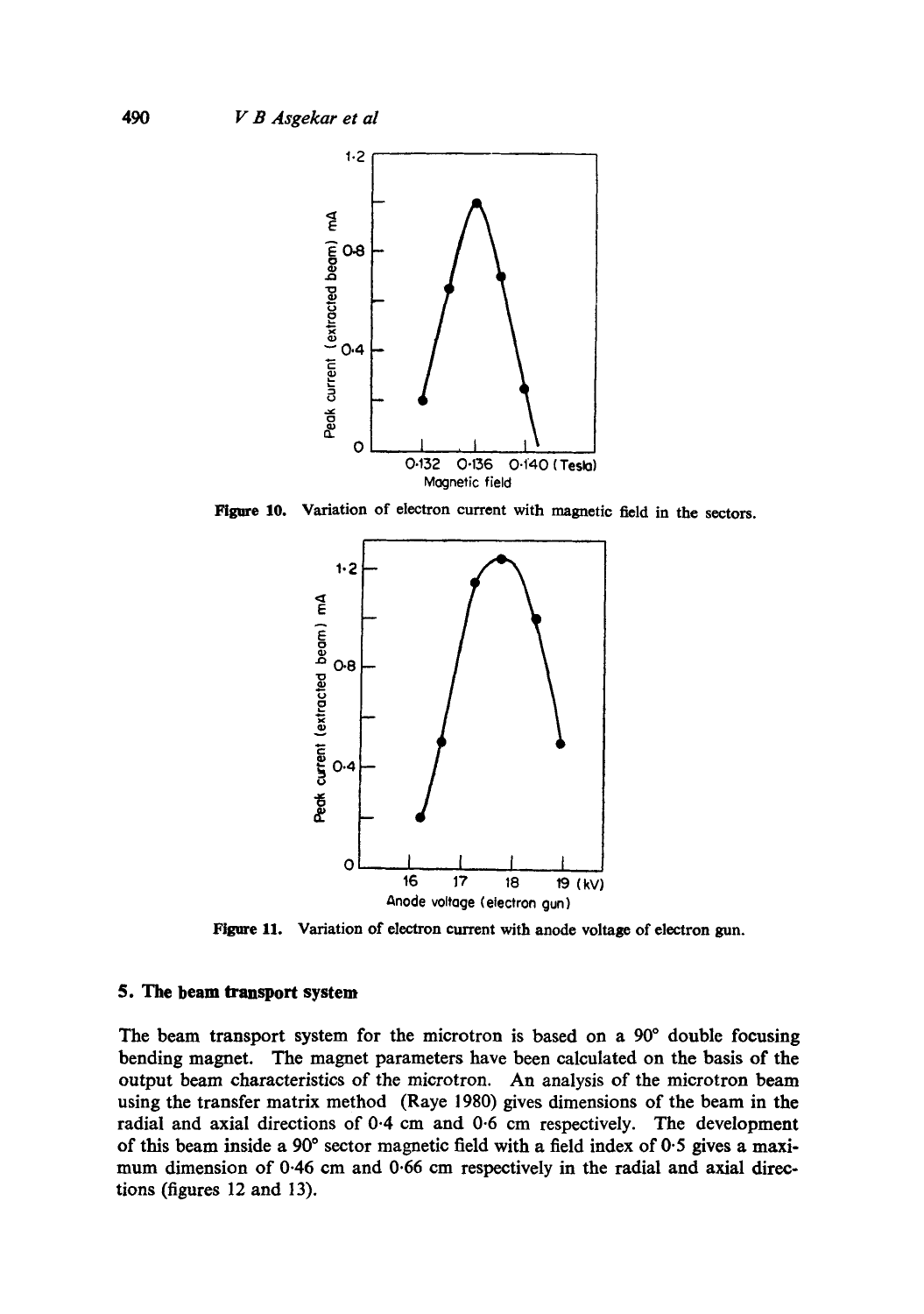

Figure 12. Limiting trajectory of electron beam in bending magnet (radial).



Figure 13. Limiting trajectory of electron beam in bending magnet (axial).



Figure 14. Variation of magnetic field in bending magnet as a function of distance from centre of curvature. Closed circles denote calculated values, crosses denote measured values.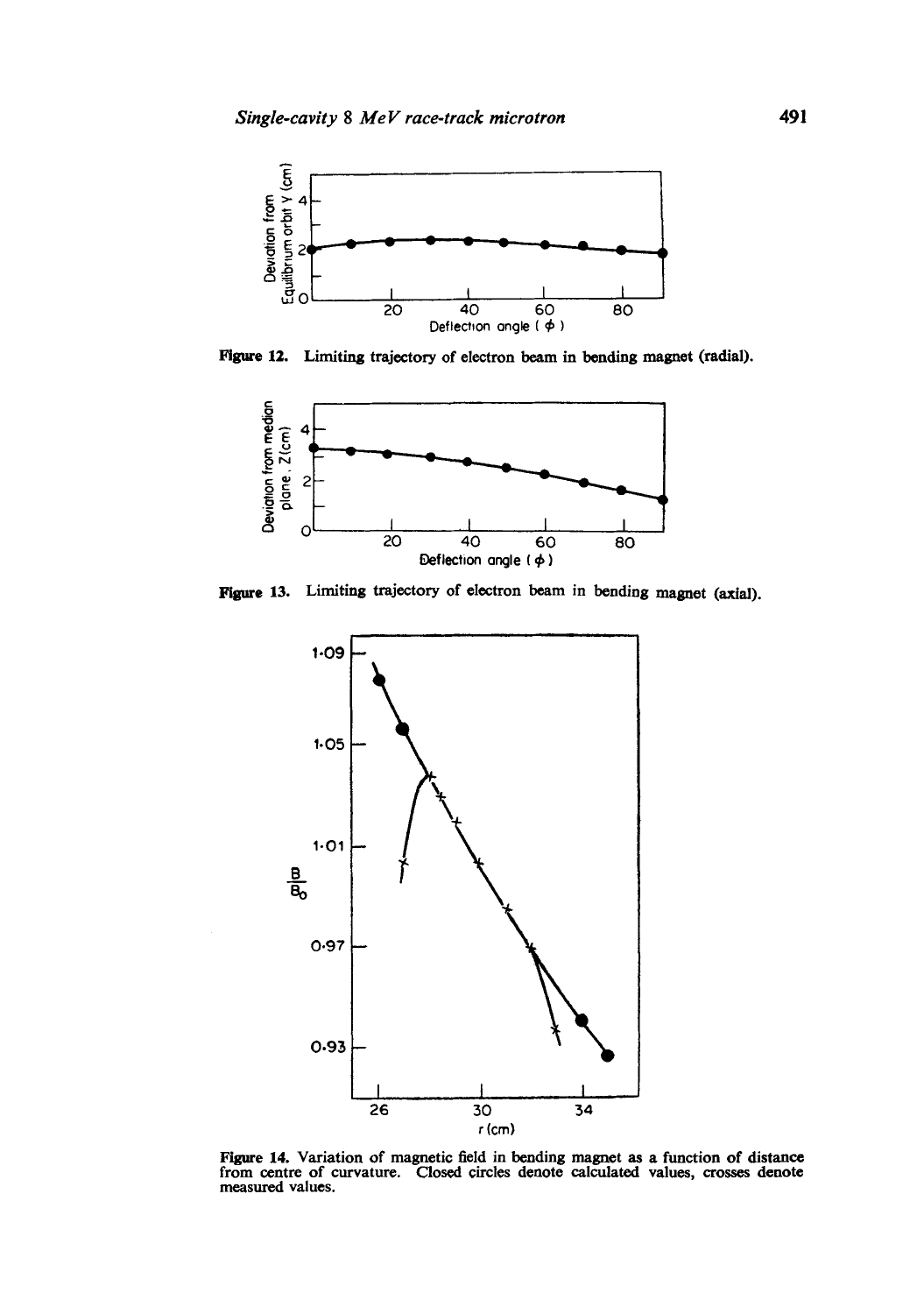# 492 *lx B Asgekar et al*

The bending magnet was designed to have an equilibrium orbit of 30 cm. This value was chosen to provide the maximum dispersion (27 cm/MeV) at readily obtainable field values (0.1 T approximately). The field index was obtained by shaping the pole faces of the magnet in the form of truncated cones. The radial extent of the pole-faces was chosen to be 9 cm which gave a region of 4 cm about the equilibrium orbit in which the variation of the magnetic field was in accordance with theoretical values as shown in figure 14. This region is thus appreciably greater than the expected dimensions of the electron beam inside the magnet.

Performance tests of the transport system were done by photographing the electron beam at various points along the system. The dimensions of the beam at the image position of the bending magnet are 4 cm and 0.1 cm in the radial and axial directions respectively. These values agree well with the calculated focusing properties of the magnet and the energy dispersion of the microtron beam.

# **6. Discussion**

The 8 MeV race-track microron has already been used as a source of electrons in experiments on Cerenkov radiation, electron-electron scattering and elastic electronnuclear sattering. There are also plans to utilise the high energy bremsstrahlung from this machine to study various problems in photon activation analysis and subthreshold photo fission in  $238$ U and  $232$ Th isotopes. In addition the microtron is being used as an electron and photon irradiation facility for the materials science programme of this Department.

Work is also in hand to improve the performance of the machine with regard to increase in beam current and reliability of operation. An annular cathode electron gun has already been developed for direct injection into the microwave cavity. Bench tests have indicated a possibility of injecting more than 300 mA of electron current per pulse. The microwave and gun pulses are also being redesigned to replace the hydrogen thyratron switches with silicon controlled rectifiers.

#### **Acknowledgements**

Authors wish to thank Professor A S Nigavekar for his interest and cooperation in this work. Financial help from the Department of Atomic Energy, Government of India and the University Grants Commission, New Delhi is gratefully acknowledged.

#### **References**

Bhalla R K 1978 A *study of the 8 MeV race-track microtron and its beam energy measurement using e-e scattering,* Ph.D. thesis, University of Poona

Froelich H R 1962 *Theory and design of a race-track microtron with application to the generation of millimeter waves,* Ph.D. thesis, University of Western Ontario

Henderson C, Heymann F F and Jennings R E 1953 Proc. Phys. Soc. (London) B66 44 Kapitza S P and Melekhin V N 1969 *The microtron* (Moscow: Nauka Pub. House)